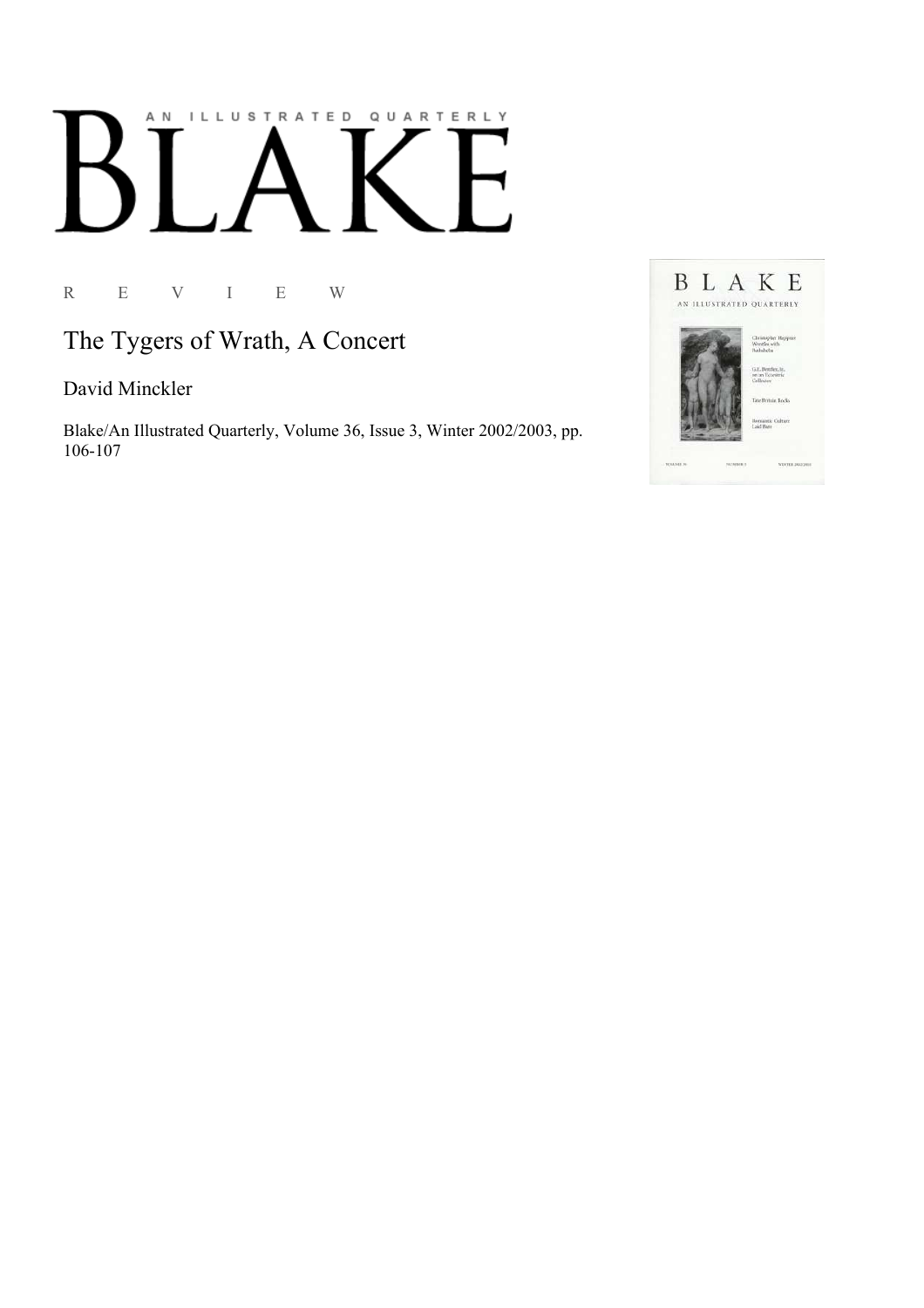

*The Tygers of Wrath.* Concert held in conjunction with an exhibition of Blake's works at Tate Britain. 2 February 2001. Purcell Room, South Bank Centre, London.

## Reviewed by DAVID MINCKLER

**C** priginally envisioned as a weekend-long conference to promote, celebrate, and expand the huge Blake exhibition at Tate Britain, this eclectic finale to that exhibition riginally envisioned as a weekend-long conference to promote, celebrate, and expand the huge Blake exhitook Blake's aphorism ("The Tygers of Wrath are wiser than the Horses of Instruction") as its polestar: if the exhibition, with all its attendant courses, conferences, lectures, workshops, films, and readings, appealed to the scholars (the horses of instruction), then this conference would appeal to the counterculture (the tygers of wrath).

The initial plan included sounds and images of Allen Ginsberg performing Blake's songs, a session or two on Blake, jazz, and rock, Van Morrison singing some of the Blakean songs from *Veedon Fleece,* singer-songwriter Billy Bragg and Blake's relationship to radical politics, Jim Jarmusch's strange western, *Dead Man,* starring Johnny Depp as an accountant named William Blake, some musings on Blake, Huxley, and the drug culture, the presence of Blake in Thomas Harris's first Hannibal Lecter novel, *Red Dragon,*  Blake and the sexual revolution, etc.

But booking this hodgepodge suffered from the usual show-biz problems: Harris is a notorious recluse; Van Morrison is impossible to reach and anyway far too expensive; *Dead Man* was booked by a related film series; certain rights and releases could not be negotiated, etc. After the dust settled, the conference became a concert with little resemblance to the original concept.

The Purcell Room is an intimate auditorium of a few hundred seats in the massive South Bank Centre arts complex (Royal Festival Hall, Queen Elizabeth Hall, Hayward Gallery, National Film Theatre, Museum of the Moving Image, etc.) across the Waterloo Bridge from Blake's last abode at Fountain Court. When the lights come down, not all the seats are occupied, but the room is full by the end of the night.

First up is long-time Blake fan, Billy Bragg—easily the best known name on the program, especially for his commitment to political and humanitarian issues. Many Brits consider Bragg's piano-accompanied rendition of "Jerusalem," the unofficial British national anthem, to be the most moving version of this oft-recorded verse. Initially surfacing during the Thatcher years, Bragg first received major recognition in the U.S. when his album of previously unrecorded Woodie Guthrie songs, *Mermaid Avenue,* was nominated for a Grammy in 1998.

Bragg strides onto the stage carrying a guitar and Blake's bust ("... our sponsor .. . in case he wishes to communicate with us"). Although he sings only three songs, Bragg sets the tone by reminding the audience of the "infinite challenge" of Blake's vision: "It's not the artist's job to change the world. It's yours." Then he sings a new song about being English, an old love song, "New England," before finishing with the affectively Blakean "Upfield" from his 1996 album, *William Bloke:* 

I dreamed I saw a tree of angels, up on Primrose hill And I flew with them over the Great Wen till I had seen my fill

Of such poverty and misery, sure to tear my soul apart. I've got a socialism of the heart, I've got a socialism of the heart.

Next is a collaboration between writer *{Lights Out for the Territory),* poet, and book dealer Iain Sinclair, and poet, performance artist, and sculptor Brian Catling. Standing on either side of the stage at podiums, Sinclair and Catling introduce their performance piece by talking about their travel experiences on various Blake excursions and the importance of influence and possession when it comes to Blake-Milton's spirit visiting Blake, Blake inspiring Ginsberg, etc.

An odd and intermittently affecting recital of Blake's "Mental Traveller" follows. The lights dim and on a screen above and between Sinclair and Catling appears a projected